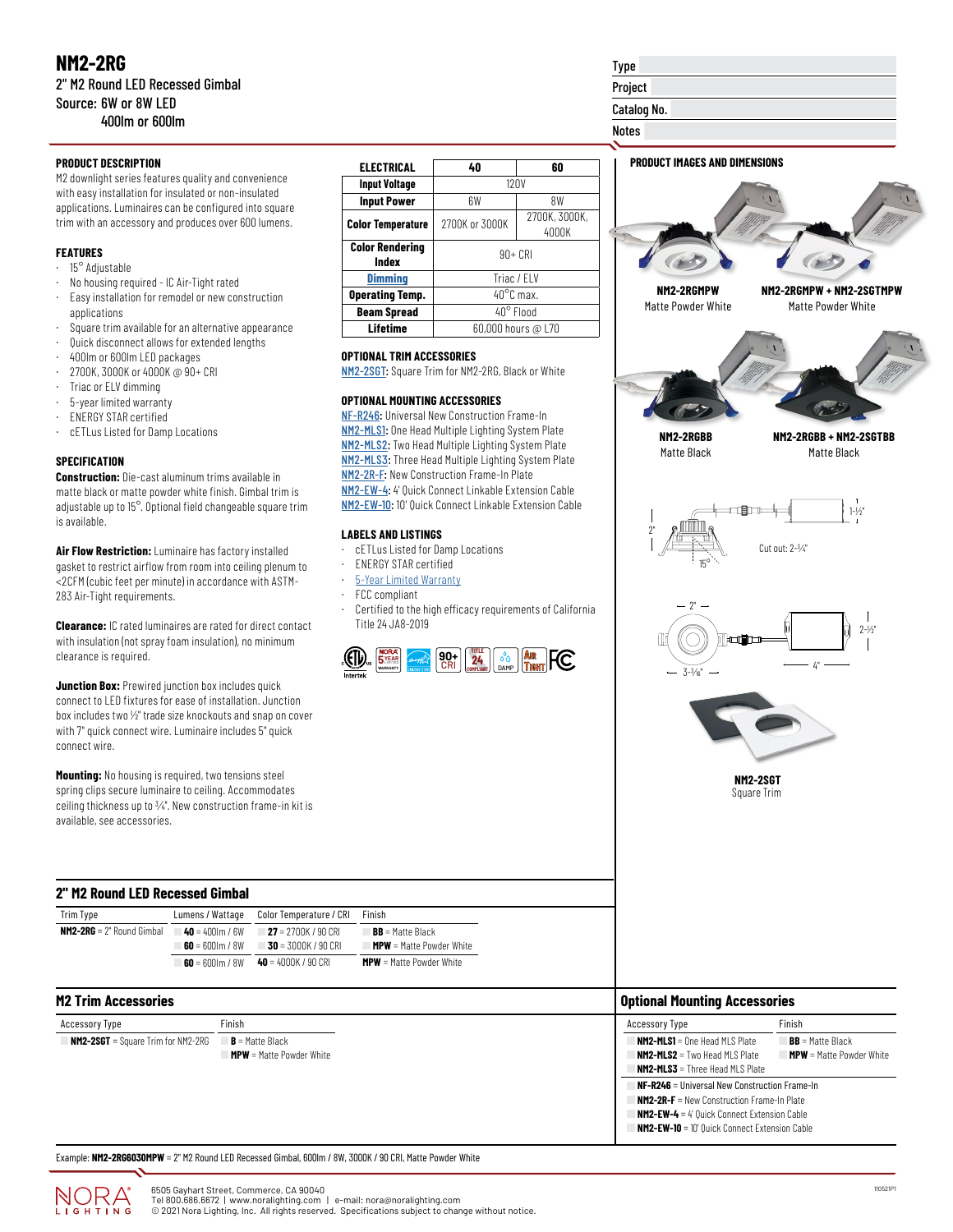# **NM2-2RG** 2" M2 Round LED Recessed Gimbal Accessories

Type

## Project

Catalog No.

# Notes

Square Trim for NM2-2RG

**NM2-2SGTB** Matte Black<br>**NM2-2SGTMPW** Matte Powder White Matte Powder White Converts the round trim included with NM2-2RG gimbal into a square trim



Multiple Lighting System Plates

NM2-MLS1B 1 Head / Matte Black **NM2-MLS1MPW** 1 Head / Matte Powder White<br>**NM2-MLS2B** 2 Head / Matte Black 2 Head / Matte Black NM2-MLS2MPW 2 Head / Matte Powder White<br>NM2-MLS3B 3 Head / Matte Black 3 Head / Matte Black NM2-MLS3MPW3 Head / Matte Powder White Converts multiple round LED luminaires into multiple lighting system without a large housing.



## New Construction Frame-In Plate

NM2-2R-F For new construction pre-wiring and easier layout planning.

 $-3-3/4$ "  $-$ 





Quick Connect Extension Linkable Cables

**NM2-EW-4** 4' Cable<br>**NM2-EW-10** 10' Cable NM2-EW-10 Use to extend the length between luminaire and driver enclosure. Can be connected together to create custom lengths. Maximum length between luminaire and driver is 40'.



#### Universal New Construction Frame-In NF-R246

Universal new construction frame-in can be used to assist installing can-less recessed downlighting.



T I N G